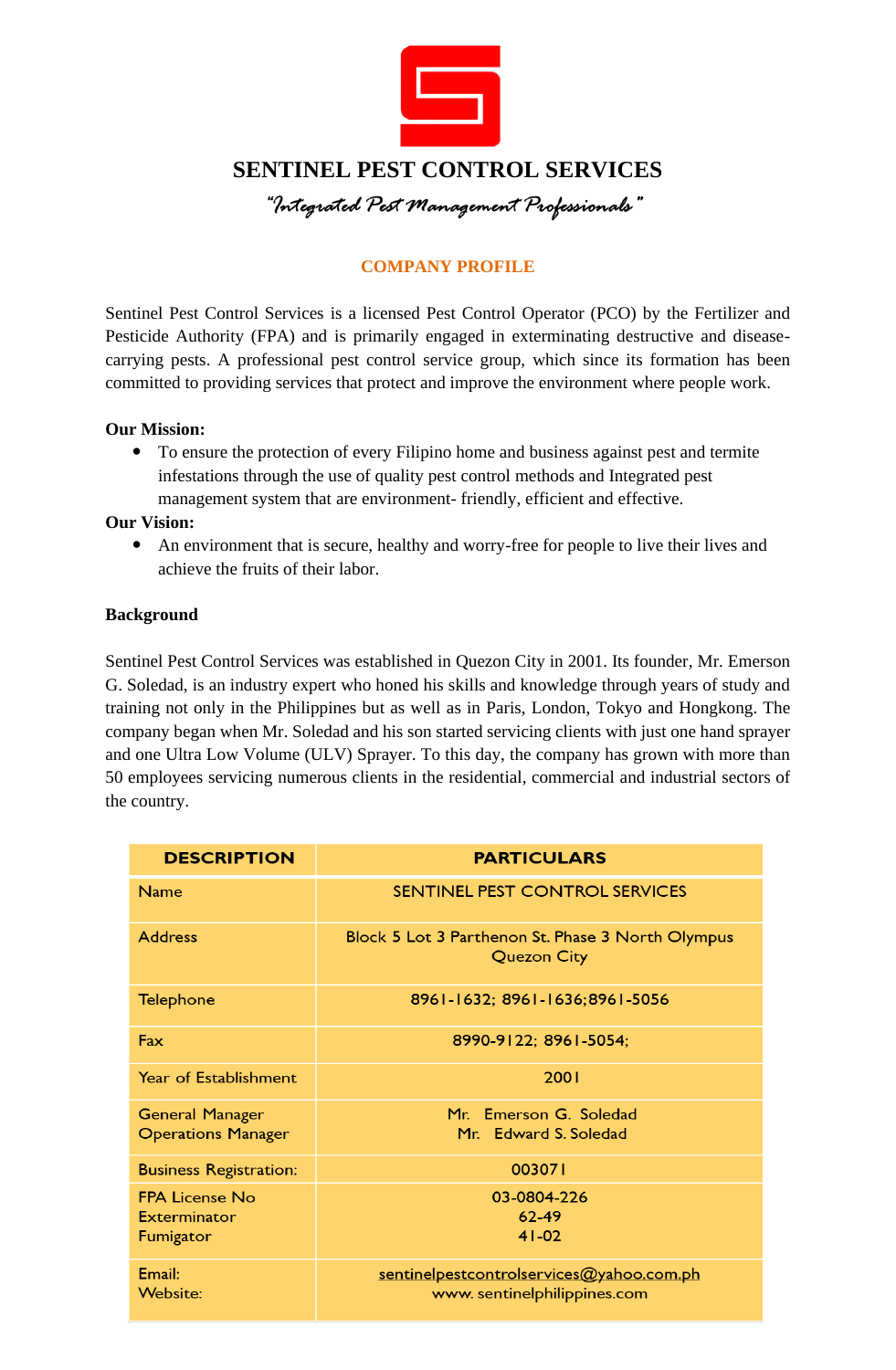#### **WHAT WE OFFER?**

### **FREE SURVEY AND INSPECTION!**

 $\Box$  Termite Proofing (Soil Treatment) □ Comprehensive Termite Control Services □ Termite Control Maintenance Treatment □ Fumigation Services (Stored Product Insect) Control)

General Pest Control Services ∘ Cockroach and Ant Control ∘ Mosquito and Fly Control . Rodent Control . Garden Pests,  $etc.$ 

- □ Feral Cat Control
- □ Snake Control
- □ Fleas and Ticks Control
- □ Bedbugs Control
- □ Other Pest

**ADDITIONAL OFFER: SANITATION AND DISINFECTION TREATMENT**



#### **HOW WE DO WHAT WE DO?**

**SENTINEL PEST CONTROL SERVICES** is here to help you maintain your high standards of cleanliness by offering our expertise in pest control.

As a Pest Control entity, our methods are constantly updated that help us effectively control cockroaches, mosquitoes, flies, rodents and numerous other pests for ours is a unique system of pest control tailor-fit to address your specific concerns with the use of modern technology and treatment methods.

SENTINEL recommends the use of the **Integrated Pest Management System**, a multi-level program that has been designed to meet your pest control needs. Focusing on **pest prevention** at the onset, i.e. protecting the structural core of the establishments is our priority while maintaining a good eco-friendly usage of chemical application to the area/s of infestations.

## **INTEGRATED PEST MANAGEMENT SYSTEM**

The IPM is a wise decision- making process that anticipates and prevents pest activity and infestation by combining several strategies to achieve long term solution.

It requires a holistic approach encompassing cultural, biological, mechanical, chemical and non-chemical control that are combine in a compatible manner to reduce pest infestation to much tolerable level without any undesirable impact to health and on the environment.